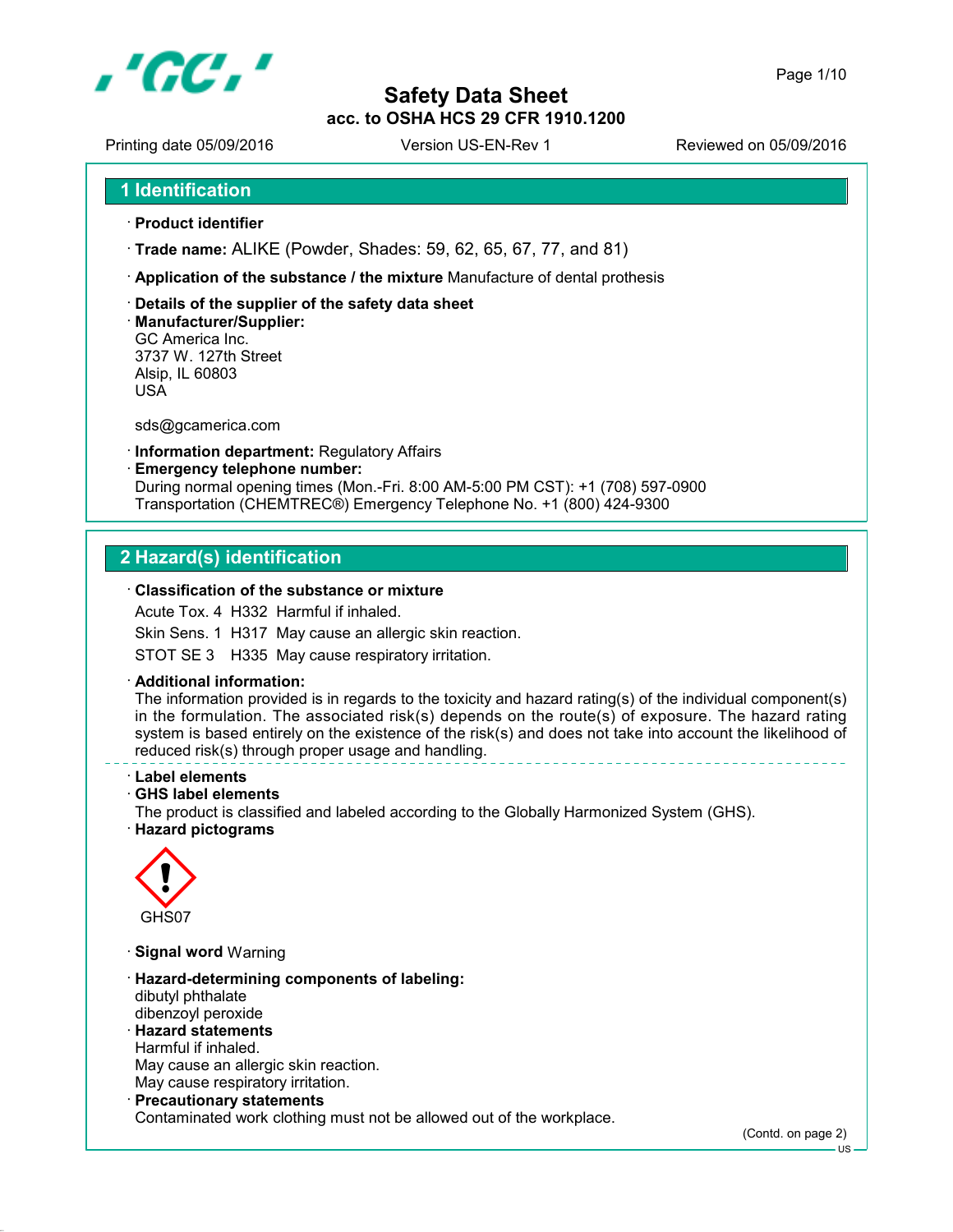Printing date 05/09/2016 Version US-EN-Rev 1 Reviewed on 05/09/2016

#### **Trade name:** ALIKE (Powder, Shades: 59, 62, 65, 67, 77, and 81)

(Contd. of page 1) Avoid breathing dust/fume/gas/mist/vapors/spray Wear protective gloves. IF INHALED: Remove person to fresh air and keep comfortable for breathing. Store locked up. Dispose of contents/container in accordance with local/regional/national/international regulations. **Classification system: NFPA ratings (scale 0 - 4)** 1 1 1 Health  $= 1$ Fire  $= 1$ Reactivity = 1 **HMIS-ratings (scale 0 - 4) HEALTH**  FIRE REACTIVITY 1 Reactivity = 1  $\Box$  $\overline{1}$ Health  $= 1$  $Fire = 1$  **Other hazards Results of PBT and vPvB assessment PBT:** Not applicable. **vPvB:** Not applicable.

### **3 Composition/information on ingredients**

#### **Chemical characterization: Mixtures**

**Description:** Mixture of the substances listed below with nonhazardous additions.

| · Dangerous components: |                             |           |
|-------------------------|-----------------------------|-----------|
|                         | $84-74-2$ dibutyl phthalate | 1-5%      |
|                         | poly(methyl methacrylate)   | $1 - 5\%$ |
|                         | 94-36-0 dibenzoyl peroxide  | 1%        |

#### **Additional information:**

If a substance is marked with \*\*, then substance is a trade secret. This is allowed under OSHA's Hazard Communication Standard (HCS) as a trade secret and under GHS as Confidential Business Information (CBI).

### **4 First-aid measures**

#### **Description of first aid measures**

**General information:**

Immediately remove any clothing soiled by the product.

Symptoms of poisoning may even occur after several hours; therefore medical observation for at least 48 hours after the accident.

If symptoms persist consult doctor.

**After inhalation:**

Supply fresh air or oxygen; call for doctor.

In case of unconsciousness place patient stably in side position for transportation.

Do not use mouth to mouth or mouth to nose resuscitation.

#### **After skin contact:**

Immediately wash with water and soap and rinse thoroughly. Seek medical treatment.

(Contd. on page 3)

US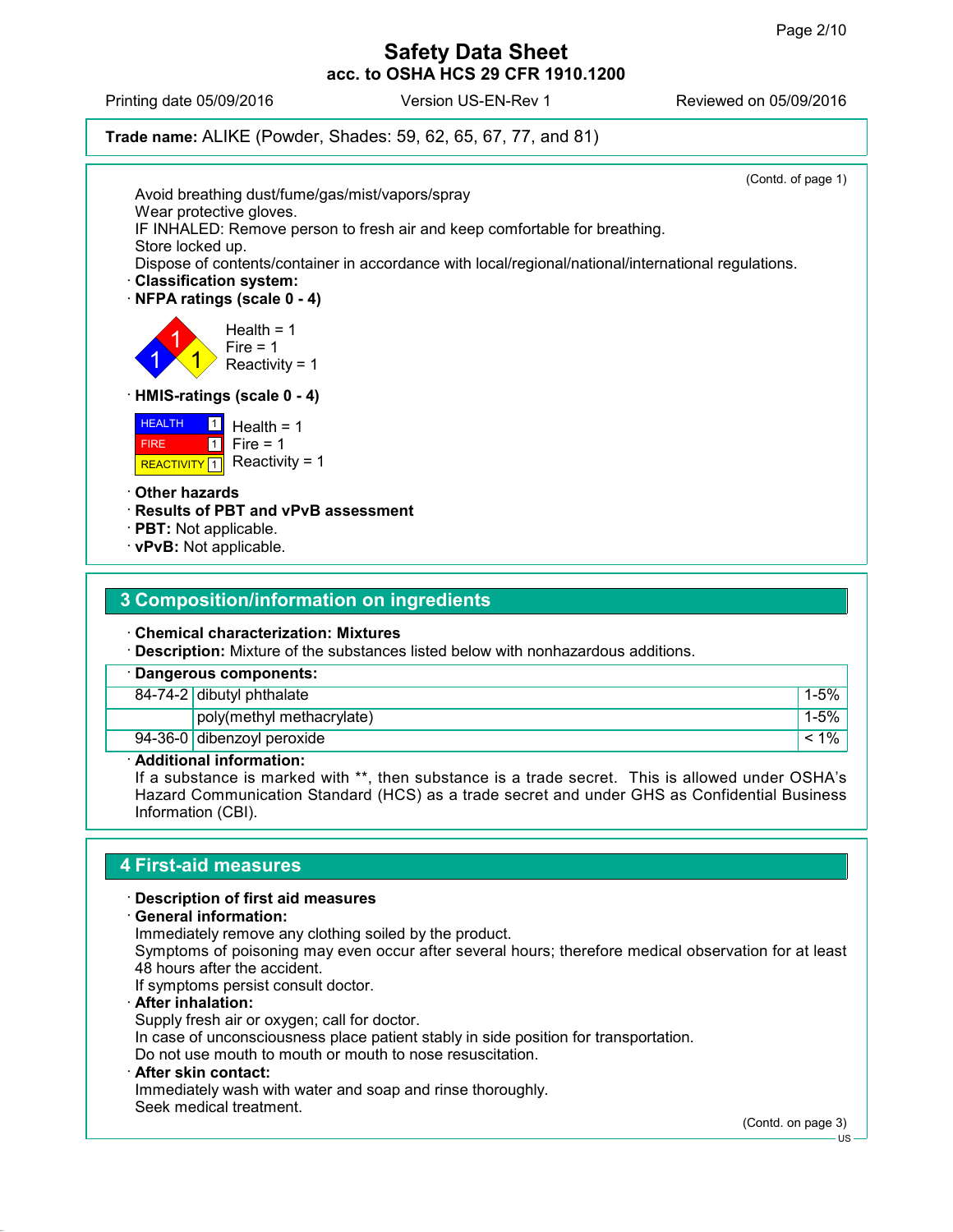Printing date 05/09/2016 Version US-EN-Rev 1 Reviewed on 05/09/2016

#### **Trade name:** ALIKE (Powder, Shades: 59, 62, 65, 67, 77, and 81)

(Contd. of page 2)

- **After eye contact:**
- Rinse opened eye for several minutes under running water. If symptoms persist, consult a doctor. **After swallowing:**

Rinse out mouth and then drink plenty of water. If symptoms persist consult doctor.

**Information for doctor:**

- **Most important symptoms and effects, both acute and delayed** Allergic reactions
- **Indication of any immediate medical attention and special treatment needed** No further relevant information available.

# **5 Fire-fighting measures**

- **Extinguishing media**
- **Suitable extinguishing agents:** CO2, extinguishing powder or water spray. Fight larger fires with water spray or alcohol resistant foam. Use fire fighting measures that suit the environment.
- **For safety reasons unsuitable extinguishing agents:** Water with full jet
- **Special hazards arising from the substance or mixture** In case of fire, the following can be released: Carbon monoxide and carbon dioxide
- **Advice for firefighters**
- **Protective equipment:**

Mouth respiratory protective device.

Wear self-contained respiratory protective device.

**Additional information**

Dispose of fire debris and contaminated fire fighting water in accordance with official regulations.

### **6 Accidental release measures**

 **Personal precautions, protective equipment and emergency procedures** Remove persons from danger area. Avoid formation of dust. Avoid contact with the eyes and skin. Wear protective clothing. **Environmental precautions:** Do not allow product to reach sewage system or any water course. Inform respective authorities in case of seepage into water course or sewage system. Do not allow to penetrate the ground/soil. In case of seepage into the ground inform responsible authorities. **Methods and material for containment and cleaning up:** Pick up mechanically. Prevent formation of dust. Dispose of the collected material according to regulations. **Reference to other sections** See Section 7 for information on safe handling. See Section 8 for information on personal protection equipment. See Section 13 for disposal information.

(Contd. on page 4)

US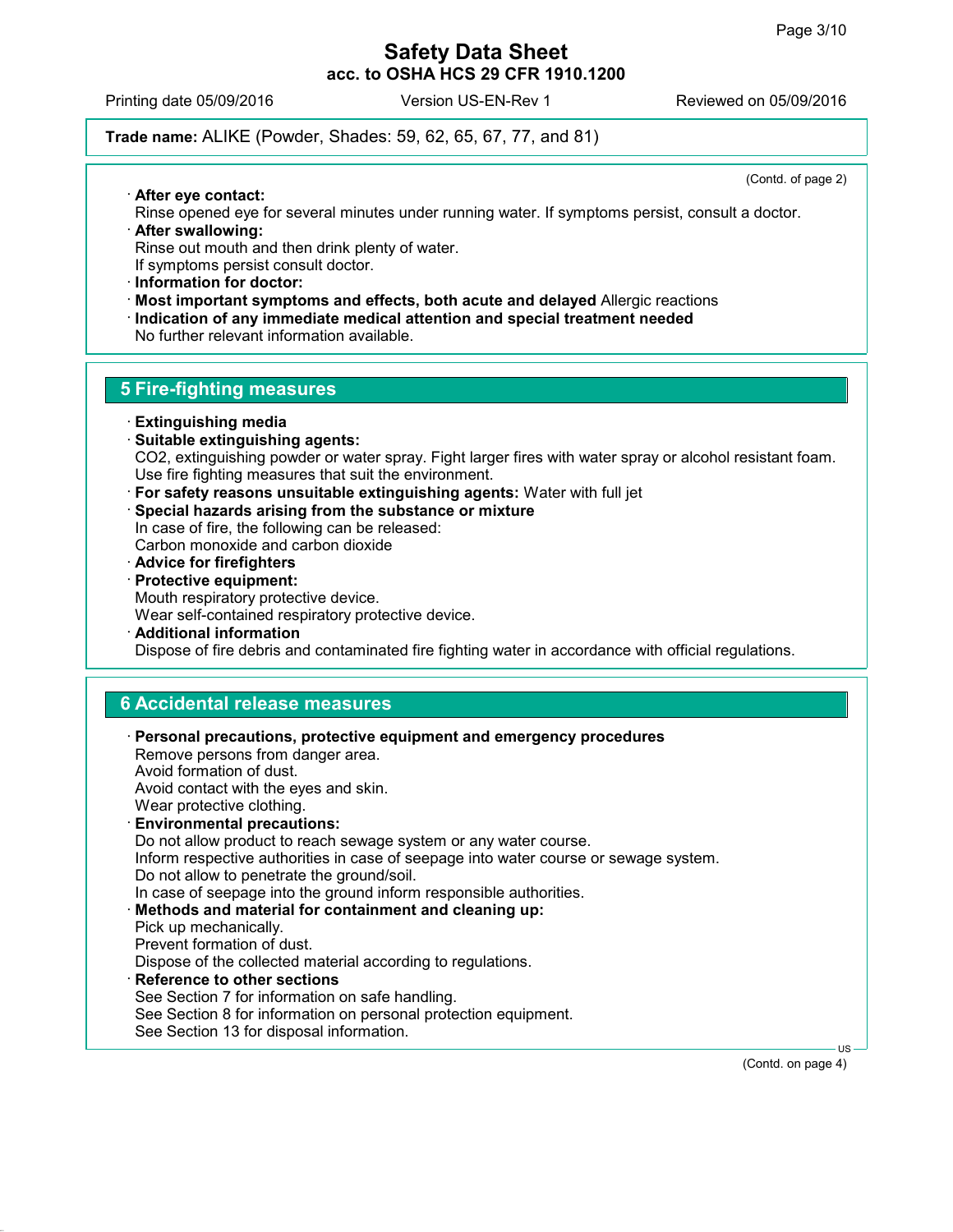Printing date 05/09/2016 Version US-EN-Rev 1 Reviewed on 05/09/2016

**Trade name:** ALIKE (Powder, Shades: 59, 62, 65, 67, 77, and 81)

(Contd. of page 3)

#### **7 Handling and storage**

#### **Handling:**

- **Precautions for safe handling** Observe instructions for use. Ensure good ventilation/exhaustion at the workplace. Prevent formation of dust. Do not inhale dust / smoke / mist. Any deposit of dust which cannot be avoided must be regularly removed.
- Avoid contact with the eyes and skin. **Information about protection against explosions and fires:**
- Dust can combine with air to form an explosive mixture.
- **Storage:**
- **Requirements to be met by storerooms and receptacles:** Store only in unopened original receptacles.
- **Information about storage in one common storage facility:** Store away from foodstuffs.
- **Further information about storage conditions:**
- Observe instructions for use / storage.
- Keep receptacle tightly sealed.
- **Specific end use(s)** No further relevant information available.

## **8 Exposure controls/personal protection**

**Additional information about design of technical systems:** No further data; see item 7.

- **Control parameters**
- **Components with limit values that require monitoring at the workplace:**

The following constituent is the only constituent of the product which has a PEL, TLV or other recommended exposure limit.

At this time, the other constituents have no known exposure limits.

#### **84-74-2 dibutyl phthalate**

- PEL Long-term value: 5 mg/m<sup>3</sup>
- REL Long-term value: 5 mg/m<sup>3</sup>
- TLV Long-term value: 5 mg/m<sup>3</sup>
- **Additional information:** The lists that were valid during the creation were used as basis.
- **Exposure controls**
- **Personal protective equipment:**
- **General protective and hygienic measures:**
- The usual precautionary measures for handling chemicals should be followed.
- Do not inhale dust / smoke / mist.
- Avoid contact with the eyes and skin.
- Wash hands before breaks and at the end of work.
- Keep away from foodstuffs, beverages and feed.
- Immediately remove all soiled and contaminated clothing.
- **Breathing equipment:** Suitable respiratory protective device recommended.
- **Protection of hands:** Protective gloves
- **Material of gloves**

(Contd. on page 5)

 $H<sub>S</sub>$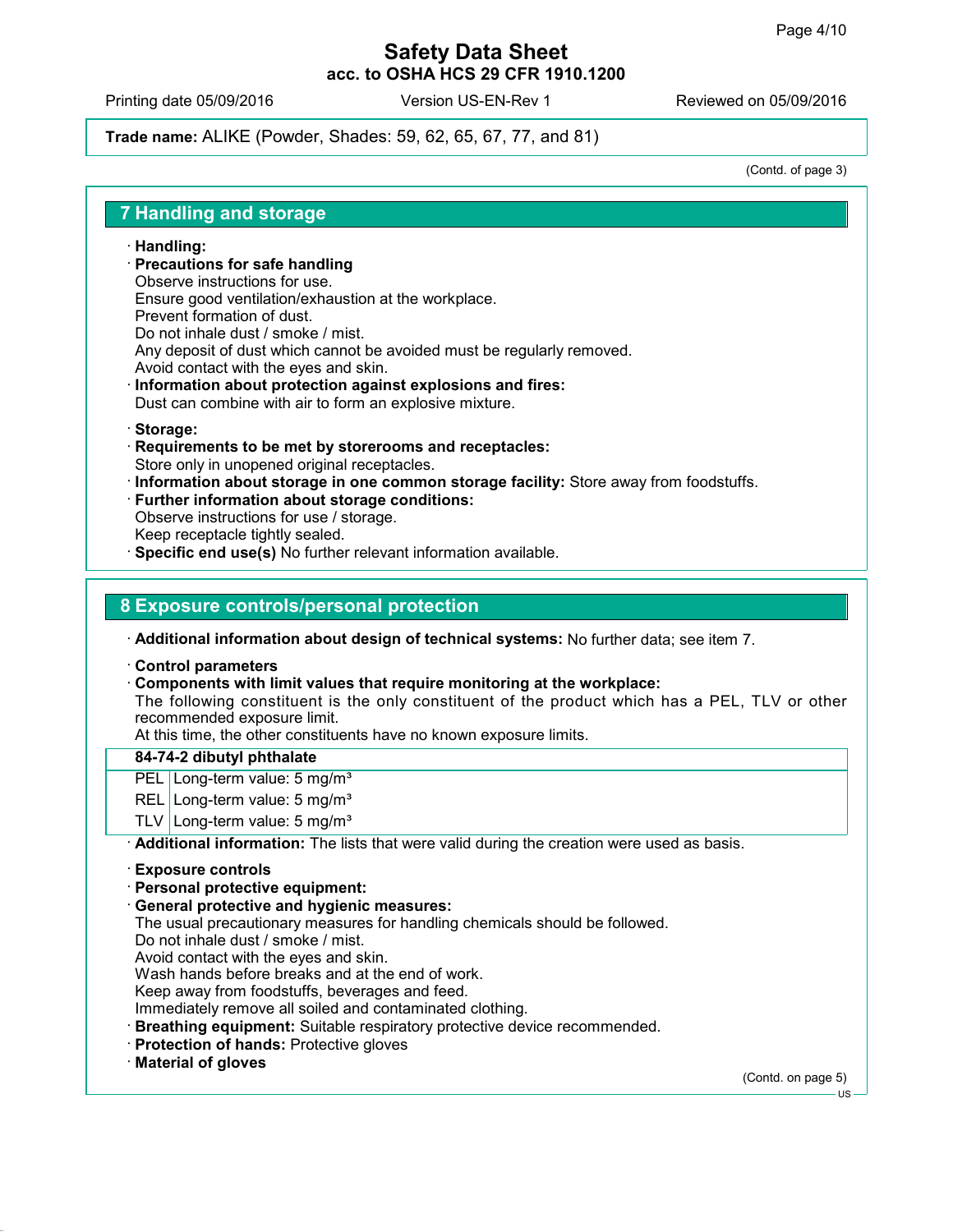Printing date 05/09/2016 Version US-EN-Rev 1 Reviewed on 05/09/2016

**Trade name:** ALIKE (Powder, Shades: 59, 62, 65, 67, 77, and 81)

(Contd. of page 4)

The selection of the suitable gloves does not only depend on the material, but also on further marks of quality and varies from manufacturer to manufacturer. As the product is a preparation of several substances, the resistance of the glove material can not be calculated in advance and has therefore to be checked prior to the application.

 **Penetration time of glove material** The exact break through time has to be found out by the manufacturer of the protective gloves and has to be observed.

**Eye protection:** Safety glasses

| 9 Physical and chemical properties                                                                         |                                                                                                  |
|------------------------------------------------------------------------------------------------------------|--------------------------------------------------------------------------------------------------|
| · Information on basic physical and chemical properties<br><b>General Information</b>                      |                                                                                                  |
| · Appearance:<br>Form:<br>Color:<br>Odor:<br><b>Odor threshold:</b>                                        | Free-flowing powder<br>Light Yellow to Light Brown<br>Odorless<br>Not determined.                |
| pH-value:                                                                                                  | Not applicable.                                                                                  |
| Change in condition<br><b>Melting point/Melting range:</b><br><b>Boiling point/Boiling range:</b>          | Undetermined.<br>Undetermined.                                                                   |
| · Flash point:                                                                                             | Not applicable.                                                                                  |
| · Flammability (solid, gaseous):                                                                           | Not determined.                                                                                  |
| Ignition temperature:                                                                                      | Undetermined.                                                                                    |
| <b>Decomposition temperature:</b>                                                                          | Not determined.                                                                                  |
| · Auto igniting:                                                                                           | Product is not self-igniting.                                                                    |
| Danger of explosion:                                                                                       | Product does not present an explosion hazard.                                                    |
| <b>Explosion limits:</b><br>Lower:<br>Upper:                                                               | $0.1$ Vol %<br>2.0 Vol %                                                                         |
| · Vapor pressure:                                                                                          | Not applicable.                                                                                  |
| $\cdot$ Density at 20 °C (68 °F):<br><b>Relative density</b><br>· Vapor density<br><b>Evaporation rate</b> | 2.56 g/cm <sup>3</sup> (21.363 lbs/gal)<br>Not determined.<br>Not applicable.<br>Not applicable. |
| · Solubility in / Miscibility with<br>Water:                                                               | Insoluble.                                                                                       |
| · Partition coefficient (n-octanol/water): Not determined.                                                 |                                                                                                  |
| · Viscosity:<br>Dynamic:<br>Kinematic:                                                                     | Not applicable.<br>Not applicable.                                                               |
|                                                                                                            | (Contd. on page 6)                                                                               |

US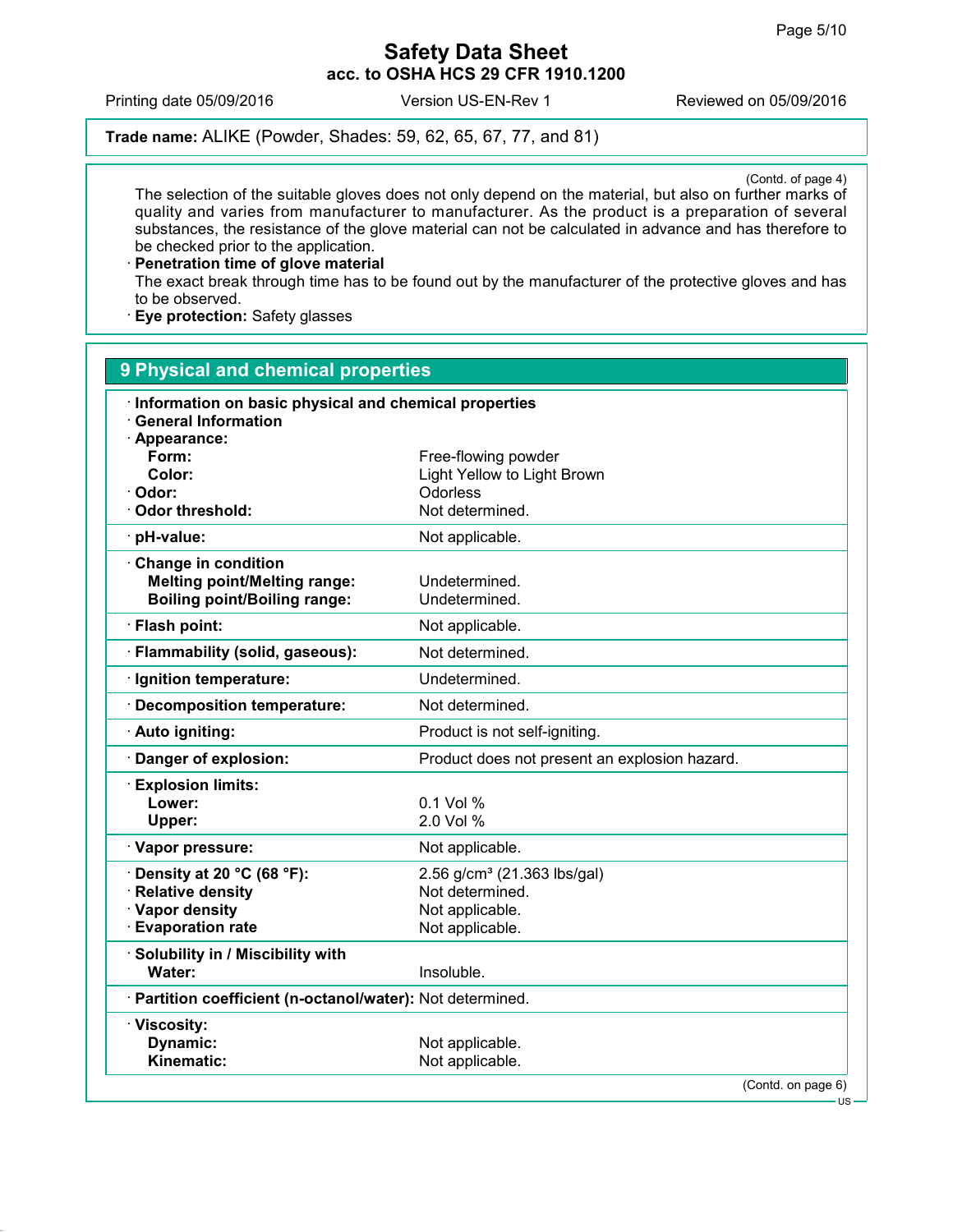Printing date 05/09/2016 Version US-EN-Rev 1 Reviewed on 05/09/2016

**Trade name:** ALIKE (Powder, Shades: 59, 62, 65, 67, 77, and 81)

|                                                                |                                                      | (Contd. of page 5) |
|----------------------------------------------------------------|------------------------------------------------------|--------------------|
| $\cdot$ Solvent content:<br><b>Organic solvents:</b><br>Water: | $0.0\%$<br>$0.3\%$                                   |                    |
| <b>Solids content:</b><br><b>⋅ Other information</b>           | 100.0%<br>No further relevant information available. |                    |

# **10 Stability and reactivity**

- **Reactivity** No further relevant information available.
- **Chemical stability** Stable at ambient temperature.
- **Thermal decomposition / conditions to be avoided:** No decomposition if used according to specifications.
- **Possibility of hazardous reactions** No dangerous reactions known.
- **Conditions to avoid** No further relevant information available.
- **Incompatible materials:** Reacts with strong acids.
- **Hazardous decomposition products:**
- Carbon monoxide Flammable gases/vapors Poisonous gases/vapors Carbon dioxide

## **11 Toxicological information**

- **Information on toxicological effects**
- **Acute toxicity:**

**LD/LC50 values that are relevant for classification:**

#### **84-74-2 dibutyl phthalate**

Oral LD50 8000 mg/kg (rat (f+m))

Dermal LD50 20000 mg/kg (rabbit)

#### **Primary irritant effect:**

- **on the skin:** No irritant effect.
- **on the eye:** No irritating effect.
- **Sensitization:** Sensitization possible through skin contact.
- **Additional toxicological information:**

#### **Carcinogenic categories**

| · IARC (International Agency for Research on Cancer)    |    |
|---------------------------------------------------------|----|
| poly(methyl methacrylate)                               | 3  |
| dibenzoyl peroxide                                      | 3  |
| titanium dioxide                                        | 2Β |
| iron(III) oxide                                         | 3  |
| · NTP (National Toxicology Program)                     |    |
| None of the ingredients is listed.                      |    |
| · OSHA-Ca (Occupational Safety & Health Administration) |    |
| None of the ingredients is listed.                      |    |
| (Contd. on page 7)                                      |    |
|                                                         | US |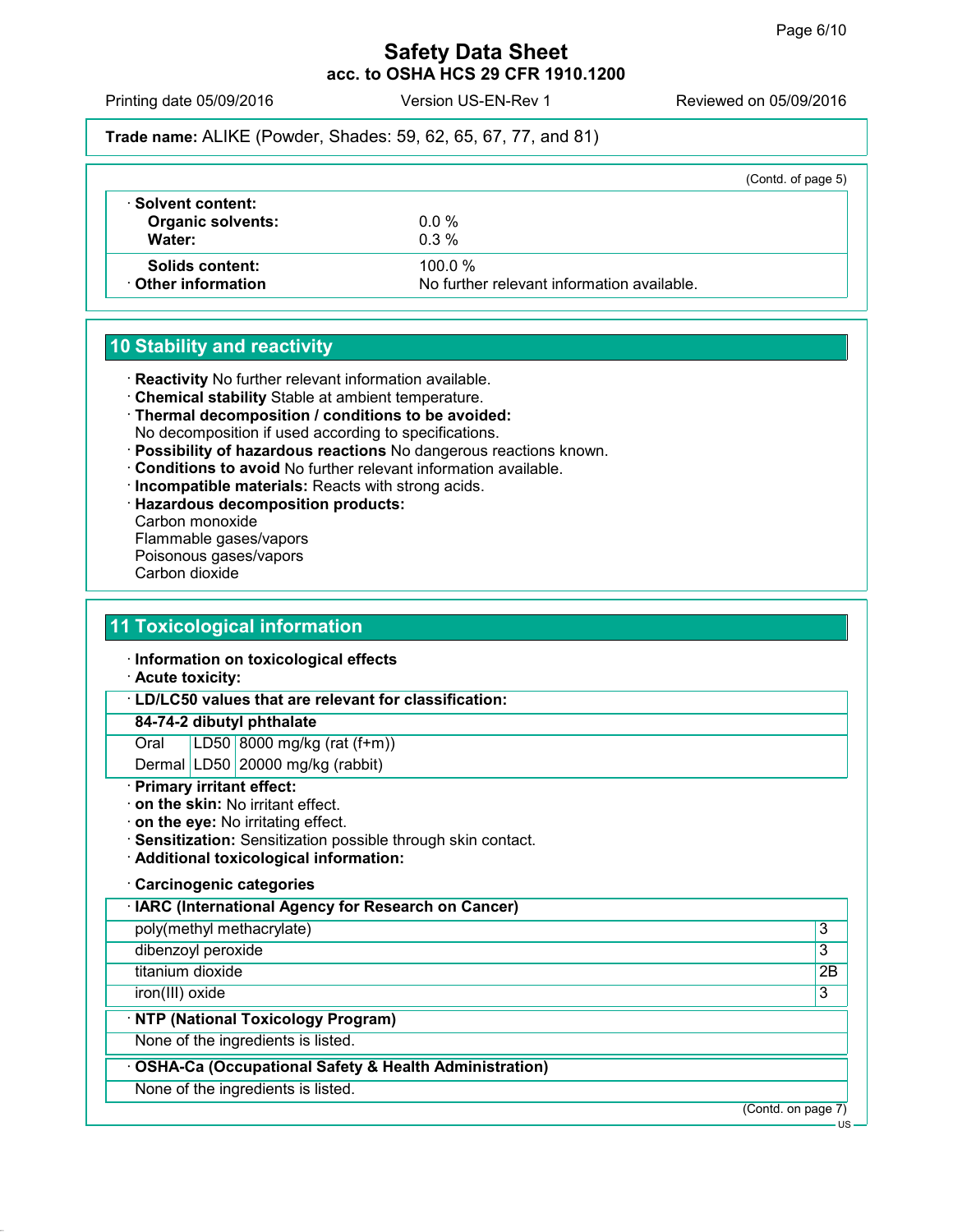Printing date 05/09/2016 Version US-EN-Rev 1 Reviewed on 05/09/2016

#### **Trade name:** ALIKE (Powder, Shades: 59, 62, 65, 67, 77, and 81)

(Contd. of page 6)

- **Carcinogenic categories' legend:**
- IARC Group 1: The agent is carcinogenic to humans.
- IARC Group 2A: The agent is probably carcinogenic to humans.
- IARC Group 2B: The agent is possibly carcinogenic to humans.
- IARC Group 3: The agent is not classifiable as to its carcinogenicity to humans.

IARC Group 4: The agent is probably not carcinogenic to humans.

NTP K: Known to be human carcinogen.

NTP R: Reasonably anticipated to be human carcinogen.

**Repeated dose toxicity.** No further relevant information available.

**CMR effects (carcinogenity, mutagenicity and toxicity for reproduction)**

- No further relevant information available.
- No further relevant information available.

# **12 Ecological information**

- **Toxicity**
- **Aquatic toxicity:** No further relevant information available.
- **Persistence and degradability** No further relevant information available.
- **Behavior in environmental systems:**
- **Bioaccumulative potential** No further relevant information available.
- **Mobility in soil** No further relevant information available.
- **Additional ecological information:**
- **General notes:**
- Water hazard class 2 (Self-assessment): hazardous for water

Do not allow product to reach ground water, water course or sewage system.

Danger to drinking water if even small quantities leak into the ground.

- **Results of PBT and vPvB assessment**
- **PBT:** Not applicable.
- **vPvB:** Not applicable.
- **Other adverse effects** No further relevant information available.

### **13 Disposal considerations**

#### **Waste treatment methods**

**Recommendation:**

Must not be disposed of together with household garbage. Do not allow product to reach sewage system.

- **Uncleaned packagings:**
- **Recommendation:** Disposal must be made according to official regulations.

# **14 Transport information**

- **UN-Number**
- **DOT, ADR, ADN, IMDG, IATA** Void
- **UN proper shipping name**
- **DOT, ADR, ADN, IMDG, IATA** Void

(Contd. on page 8)

US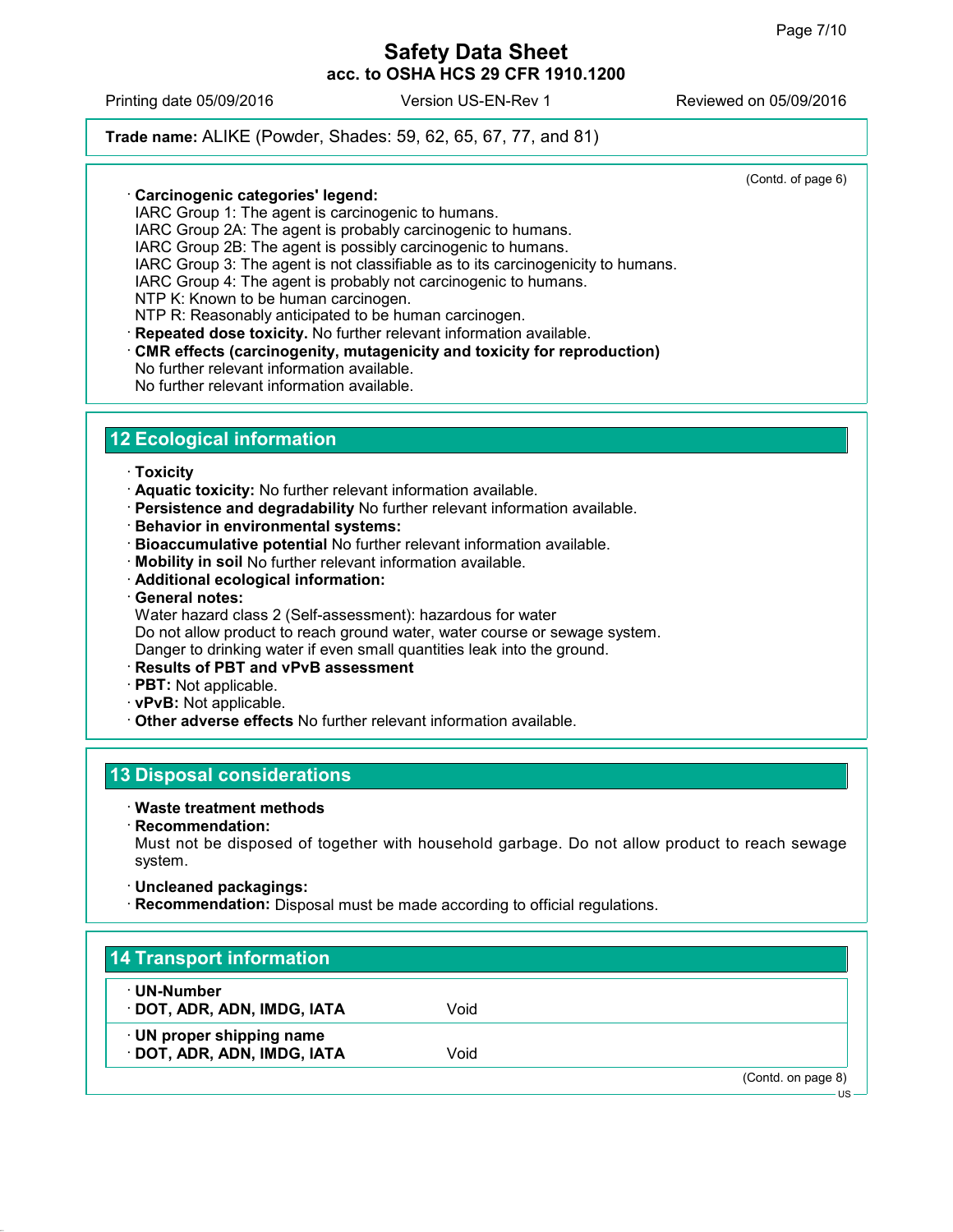Printing date 05/09/2016 <br>
Version US-EN-Rev 1 Reviewed on 05/09/2016

#### **Trade name:** ALIKE (Powder, Shades: 59, 62, 65, 67, 77, and 81)

|                                              | (Contd. of page 7) |
|----------------------------------------------|--------------------|
| · Transport hazard class(es)                 |                    |
| · DOT, ADR, ADN, IMDG, IATA                  |                    |
| · Class                                      | Void               |
| · Packing group                              |                    |
| · DOT, ADR, IMDG, IATA                       | Void               |
| <b>Environmental hazards:</b>                |                    |
| · Marine pollutant:                          | No.                |
| · Special precautions for user               | Not applicable.    |
| • Transport in bulk according to Annex II of |                    |
| MARPOL73/78 and the IBC Code                 | Not applicable.    |
| · UN "Model Regulation":                     | Void               |

# **15 Regulatory information**

**Safety, health and environmental regulations/legislation specific for the substance or mixture**

**SARA (Superfund Amendments and Reauthorization Act)**

| Section 355 (extremely hazardous substances):                                                                         |                    |
|-----------------------------------------------------------------------------------------------------------------------|--------------------|
| None of the ingredients is listed.                                                                                    |                    |
| Section 313 (Specific toxic chemical listings):                                                                       |                    |
| dibutyl phthalate                                                                                                     |                    |
| dibenzoyl peroxide                                                                                                    |                    |
| <b>TSCA (Toxic Substances Control Act):</b>                                                                           |                    |
| poly(methyl methacrylate)                                                                                             |                    |
| glass, oxide, chemicals                                                                                               |                    |
| dibutyl phthalate                                                                                                     |                    |
| dibenzoyl peroxide                                                                                                    |                    |
| water                                                                                                                 |                    |
| <b>Carcinogenic categories</b>                                                                                        |                    |
| <b>EPA (Environmental Protection Agency)</b>                                                                          |                    |
| dibutyl phthalate                                                                                                     | D                  |
| · TLV (Threshold Limit Value established by ACGIH)                                                                    |                    |
| dibenzoyl peroxide                                                                                                    | A4                 |
| titanium dioxide                                                                                                      | A4                 |
| iron(III) oxide                                                                                                       | A4                 |
| NIOSH-Ca (National Institute for Occupational Safety and Health)                                                      |                    |
| titanium dioxide                                                                                                      |                    |
| <b>GHS label elements</b><br>The product is classified and labeled according to the Globally Harmonized System (GHS). | (Contd. on page 9) |
|                                                                                                                       | · US –             |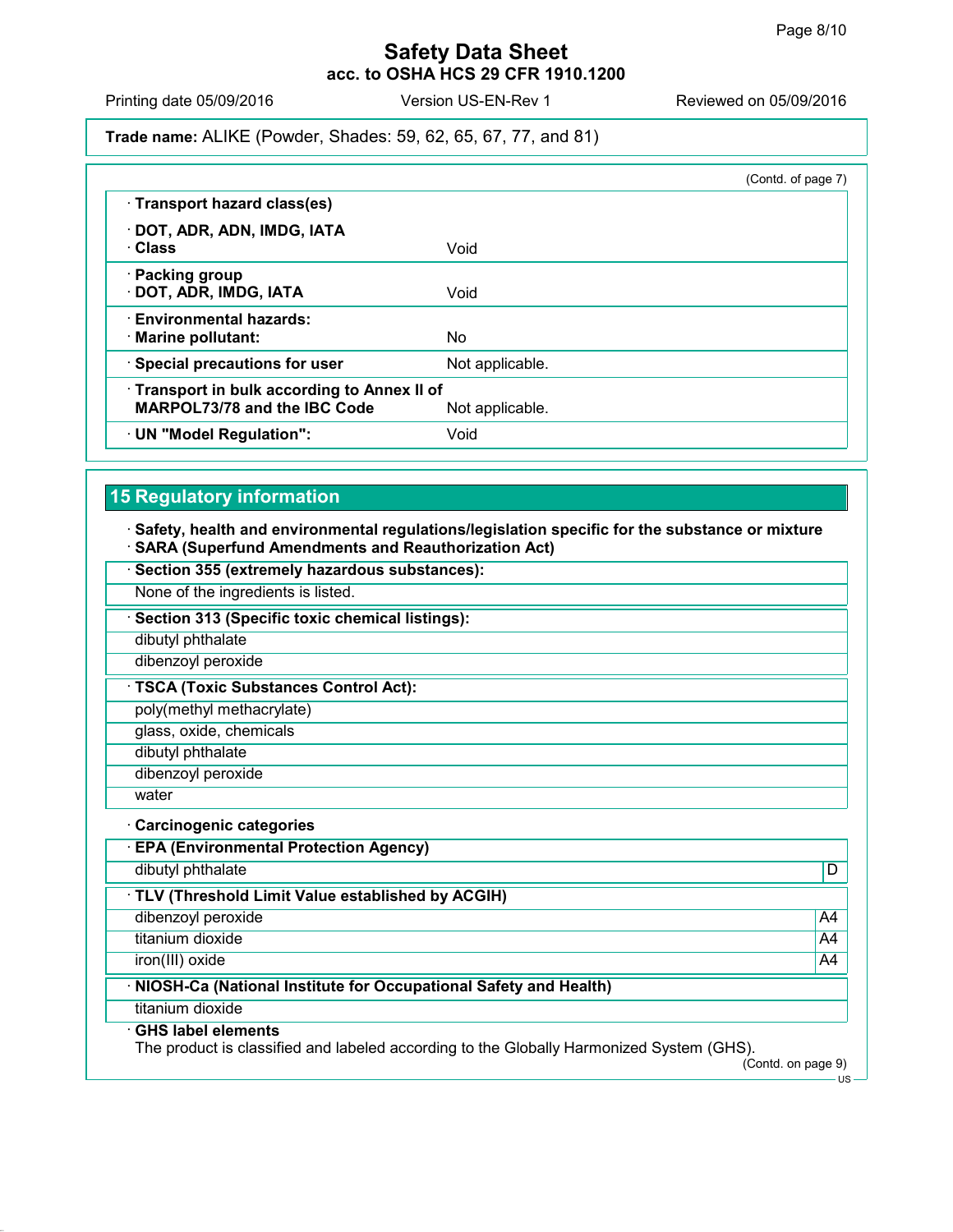Printing date 05/09/2016 Version US-EN-Rev 1 Reviewed on 05/09/2016

**Trade name:** ALIKE (Powder, Shades: 59, 62, 65, 67, 77, and 81)

(Contd. of page 8) **Hazard pictograms**  $\langle \cdot \rangle$ GHS07 **Signal word** Warning **Hazard-determining components of labeling:** dibutyl phthalate dibenzoyl peroxide **Hazard statements** Harmful if inhaled. May cause an allergic skin reaction. May cause respiratory irritation. **Precautionary statements** Contaminated work clothing must not be allowed out of the workplace. Avoid breathing dust/fume/gas/mist/vapors/spray Wear protective gloves. IF INHALED: Remove person to fresh air and keep comfortable for breathing. Store locked up. Dispose of contents/container in accordance with local/regional/national/international regulations. **Chemical safety assessment:** A Chemical Safety Assessment has not been carried out. **16 Other information Department issuing SDS:** Regulatory Affairs **Contact:** Regulatory Affairs Telephone No. +1 (708) 597-0900 sds@gcamerica.com **Date of preparation / last revision** 05/09/2016 / - **Abbreviations and acronyms:** GHS: Globally Harmonized System of Classification and Labelling of Chemicals HCS: Hazard Communication Standard (USA) MSDS: Material Safety Data Sheet SDS: Safety Data Sheet ADN: Accord européen relatif au transport international des marchandises dangereuses par voies de navigation intérieures (European Agreement Concerning the International Carriage of Dangerous Goods by Inland Waterways) ECHA: European Chemicals Agency OSHA: Occupational Safety and Health Administration (USA) C.I.: Colour Index ADR: Accord européen sur le transport des marchandises dangereuses par Route (European Agreement concerning the International Carriage of Dangerous Goods by Road) IMDG: International Maritime Code for Dangerous Goods DOT: US Department of Transportation IATA: International Air Transport Association ACGIH: American Conference of Governmental Industrial Hygienists CAS: Chemical Abstracts Service (division of the American Chemical Society) NFPA: National Fire Protection Association (USA) HMIS: Hazardous Materials Identification System (USA) LC50: Lethal concentration, 50 percent LD50: Lethal dose, 50 percent PBT: Persistent, Bioaccumulative and Toxic vPvB: very Persistent and very Bioaccumulative NIOSH: National Institute for Occupational Safety OSHA: Occupational Safety & Health